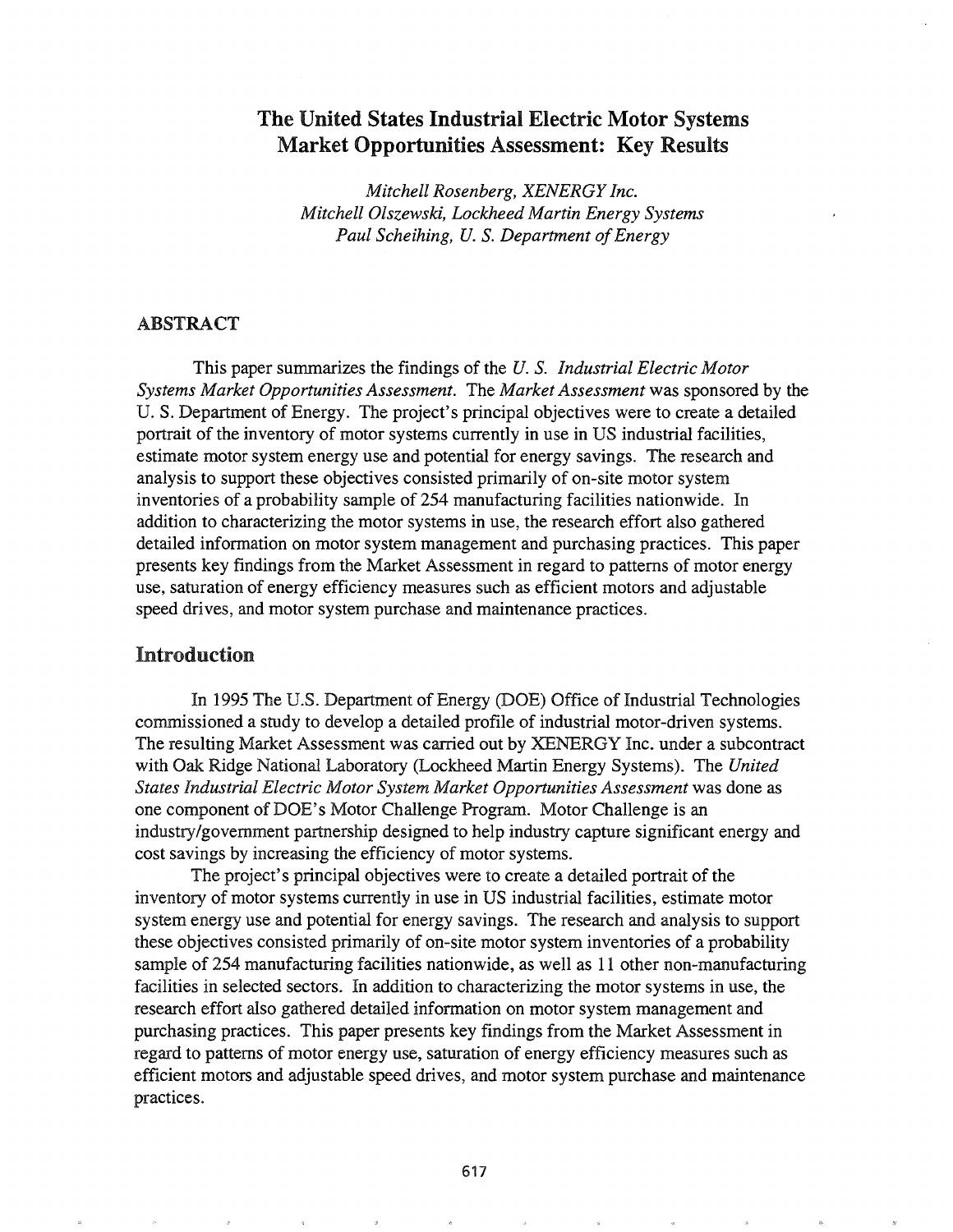## Methods

The survey of industrial facilities or *Market Assessment Inventory* (MAl) consisted of two parts: the motor systems inventory and the practice inventory.

The Motor Systems Inventory. For the Motor Systems Inventory, trained field engineers, accompanied by a representative of the plant, collected detailed information about every motor-driven system they could observe which was used in a production process. In very large plants, motor systems were sampled to contain the amount of time spent on-site with the respondents' personnel. At each plant, the field engineer also worked with plant personnel to take instantaneous load measurements on a sample of motors. These measurements were used to estimate average part loads – a key element in estimates of energy use and potential savings. Through this process, we compiled detailed information on 29,295 motor systems – both the motor itself and the piece of equipment it drove. In addition, we compiled instantaneous load measurements on nearly 2,000 motor systems.

The Practice Inventory. Achievement of significant increases in motor system efficiency depend to a large extent on the adoption of good design, purchase, and management practices. Equipment on the typical factory floor is constantly updated, reconfigured, and readjusted. Under normal patterns of use, motors wear out and need to be rebuilt or replaced every seven to ten years. Motor systems require continual monitoring and maintenance to run at their design efficiency. The Practice Inventory gathered information on the prevalence of actions identified by industry experts as "good practice" in the sample facilities.

The analysis summarized below drew on a wide array of primary and secondary sources. In particular we relied on the judgments of a large panel of industry experts to estimate typical levels of energy savings associated with various categories of efficiency measures.

## Key Findings: Motor System Inventory and Energy Use

The following paragraphs provide an overview of the manufacturing motor system inventory. Estimates of aggregate motor system energy use and costs and their distribution among industry groups (SICs) are derived from the *Manufacturing Energy Consumption Survey: 1994* (MECS) and various surveys conducted by the Bureau of the Census. Information on the breakdown of that energy by application and motor size, as well as information on the saturation of efficiency measures come from the MAl.

Aggregate motor system energy use: Industrial motor systems represent the largest single electrical end use in the American economy. In 1994, industrial electric motor systems used in production consumed over 679 billion kWh, or roughly 23 percent of all electricity sold in the United States. Motors used in industrial space heating, cooling, and ventilation systems used an additional 68 billion kWh, bringing total industrial motor system energy consumption to 747 billion kWh or 25 percent of all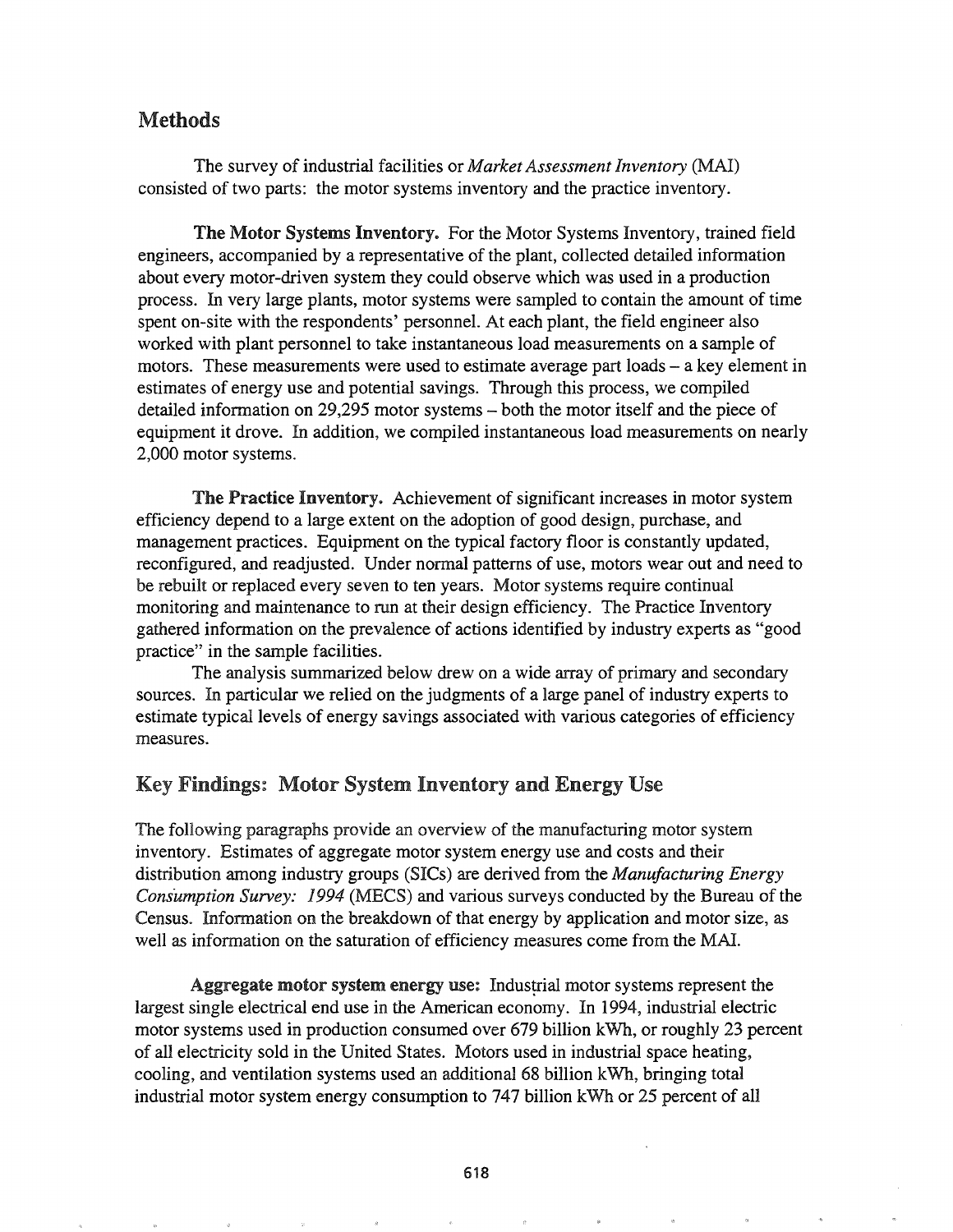electricity sales. This is roughly equal to *total electric sales to the commercial sector in* 1994 (795 *billion kWh).* Process motor systems energy accounts for 63 percent of all electricity used in industry.

Table 1 shows the distribution of motor systems energy use by major industry groups.

### Table 1

### Motor Drive Consumption in Manufacturing and Selected Non-Manufacturing Industries (in Gigawatt Hours per Year)

| <b>Industry Categories</b>                                           | <b>Net Electric</b><br>Demand*<br>(million kWh) | <b>Motor System</b><br><b>Energy</b><br>(million kWh) | <b>Motor System</b><br>Energy as %<br>of Total kWh |
|----------------------------------------------------------------------|-------------------------------------------------|-------------------------------------------------------|----------------------------------------------------|
| Manufacturing                                                        | 917,834                                         | 541,203                                               | 59%                                                |
| Process Industries (SICs 20, 21, 22, 24, 26, 27, 28, 29, 30, 31, 32) | 590,956                                         | 419.587                                               | 71%                                                |
| Metal Production (SIC 33)                                            | 152,740                                         | 46,093                                                | $30\%$                                             |
| Non-metals Fabrication (SICs 23,25,36,38,39)                         | 106.107                                         | 50,031                                                | 47%                                                |
| Metals Fabrication (SICs 34,35,37)                                   | 68,031                                          | 25,492                                                | 37%                                                |
| Non-Manufacturing                                                    | 167.563                                         | 137.902                                               | 82%                                                |
| Agricultural Production (SICs 01, 02)                                | 32,970                                          | 13.452                                                | 41%                                                |
| Mining (SICs 10, 12, 14)                                             | 44.027                                          | 39,932                                                | 90%                                                |
| Oil and Gas Extraction (SIC 13)                                      | 33,038                                          | 29.866                                                | 90%                                                |
| Water Supply, Sewage, Irrigation (SICs 494, 4952, 4971)              | 57,528                                          | 54,652                                                | 95%                                                |
| Total All Industrial                                                 | 1,085,397                                       | 679,105                                               | 62.6%                                              |

'Net Demand for Electricity' is the sum of purchases, transfers in, and total onsite electricity generation, minus sales and transfers off site. See MECS 1994. Other sources: Department of Agriculture, 1992, Census of Mineral Industries, 1992, ADL 1980, EPRI 1988, EPRI 1992.

Concentration of motor system energy use by industry. Table 2 demonstrates that motor drive energy is highly concentrated within a small number of industry groups, especially in the manufacturing sector. The ten 4-digit SIC groups listed in Table 2 account for over 50 percent of drive energy in manufacturing. Yet these groups contain fewer than 3,000 or 2.5 percent of all manufacturing establishments with 20 or more employees. The finding of high concentration of drive energy use suggests program strategies tailored to the applications and decision purchase decision making practices common in the listed industry groups.

Distribution of motor energy by application. There are significant variations in the distribution of motor system energy by application among different industries. As shown in Table 3 fluid applications (pumps, fans, compressors) account for  $61$  percent of motor system energy in manufacturing. Pumps account for 59 percent of total motor systems energy in the petroleum industry, versus 25 percent for all manufacturing. Compressed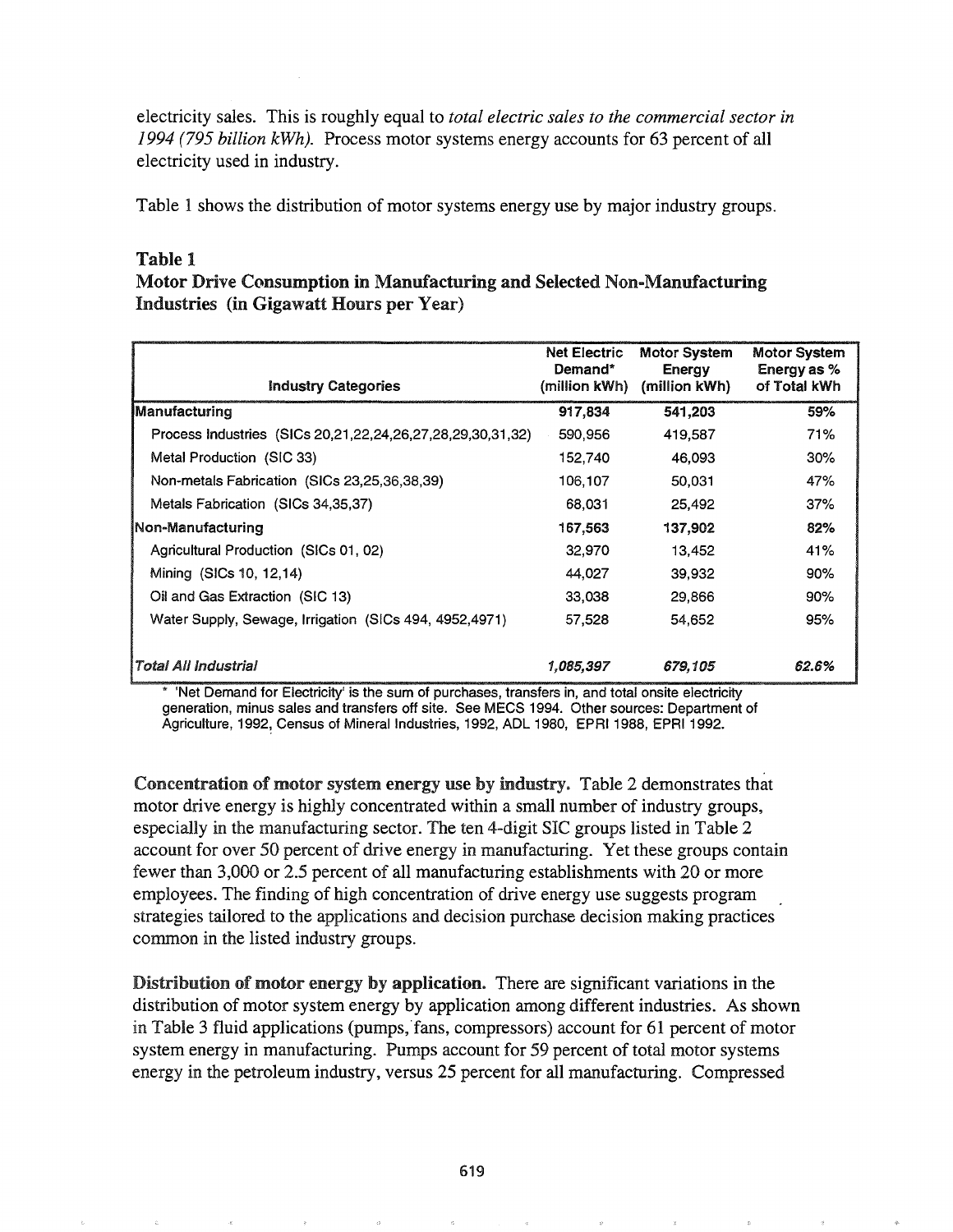air systems account for 28 percent of motor systems energy in Chemicals, versus 16 percent in all manufacturing facilities.

The heavy concentration of motor system energy in fluid systems is an important finding because methods to improve the efficiency of such systems are fairly well understood and because virtually every industry uses these systems. They are particularly heavily concentrated in the process industries.

| <b>Industry Description</b>            | % of Total<br>Manu. Motor<br>Energy | Establish-<br>ments $(20+)$<br>employees) |
|----------------------------------------|-------------------------------------|-------------------------------------------|
| Paper Mills                            | 10.3%                               | 310                                       |
| Petroleum Refining                     | 7.5%                                | 247                                       |
| Industrial Inorganic Chem              | 6.9%                                | 568                                       |
| <b>Paperboard Mills</b>                | 5.0%                                | 219                                       |
| <b>Blast Furnace &amp; Steel Mills</b> | 4.7%                                | 284                                       |
| Industrial Organic Chem                | 5.3%                                | 631                                       |
| Industrial Gases                       | 4.0%                                | 623                                       |
| <b>Plastics Materials &amp; Resins</b> | 2.5%                                | 456                                       |
| Cement, Hydraulic                      | 1.7%                                | 190                                       |
| Pulp Mills                             | 1.2%                                | <u>55</u>                                 |
| Total of Top 10                        | 49.1%                               | 3,583                                     |

### Table 2 Distribution of Motor System Energy: Top 10 4-Digit SIC Groups

94 manuracruring Energy Consumption Survey, Census of Manufacturers

| Table 3 |  |  |                                                                  |
|---------|--|--|------------------------------------------------------------------|
|         |  |  | Distribution of Motor Drive Energy by Application, Manufacturing |

|                                          | <b>SIC 28</b> | SIC 26 - | SIC 33 -      | $SC20 -$ | Other      | All SICs |
|------------------------------------------|---------------|----------|---------------|----------|------------|----------|
| Application                              | - Chem        | Paper    | <b>Metals</b> | Food     | Industries | Percent  |
| Pump                                     | 26.0%         | 31.4%    | 8.7%          | 16.4%    | 19.0%      | 24.8%    |
| Fan                                      | 11.9%         | 19.8%    | 15.3%         | 7.5%     | 13.5%      | 13.7%    |
| Comp. Air                                | 27.7%         | 4.6%     | 14.3%         | 7.7%     | 15.0%      | 15.8%    |
| Refrigeration                            | 7.7%          | $5.0\%$  | 0.1%          | 29.4%    | 7.1%       | 6.7%     |
| <b>Subtotal: Fluid</b><br><b>Systems</b> | 73.3%         | 60.7%    | 38.4%         | 61.1%    | 54.6%      | 61.0%    |
| Mat'l Handling                           | 1.4%          | 7.4%     | 47.1%         | 6.1%     | 10.3%      | 12.2%    |
| <b>Mat'l Process</b>                     | 23.6%         | 21.3%    | 12.6%         | 26.1%    | 31.0%      | 22.5%    |
| Other                                    | 1.8%          | 10.6%    | 1.9%          | 6.7%     | 4.1%       | 4.3%     |
| <b>Subtotal: Other</b><br><b>Systems</b> | 26.7%         | 39.3%    | 61.6%         | 38.9%    | 45.4%      | 39.0%    |
| <b>All Applications</b>                  | 100.0%        | 100.0%   | 100.0%        | 100.0%   | 100.0%     | 100.0%   |

Source: Market Assessment Inventory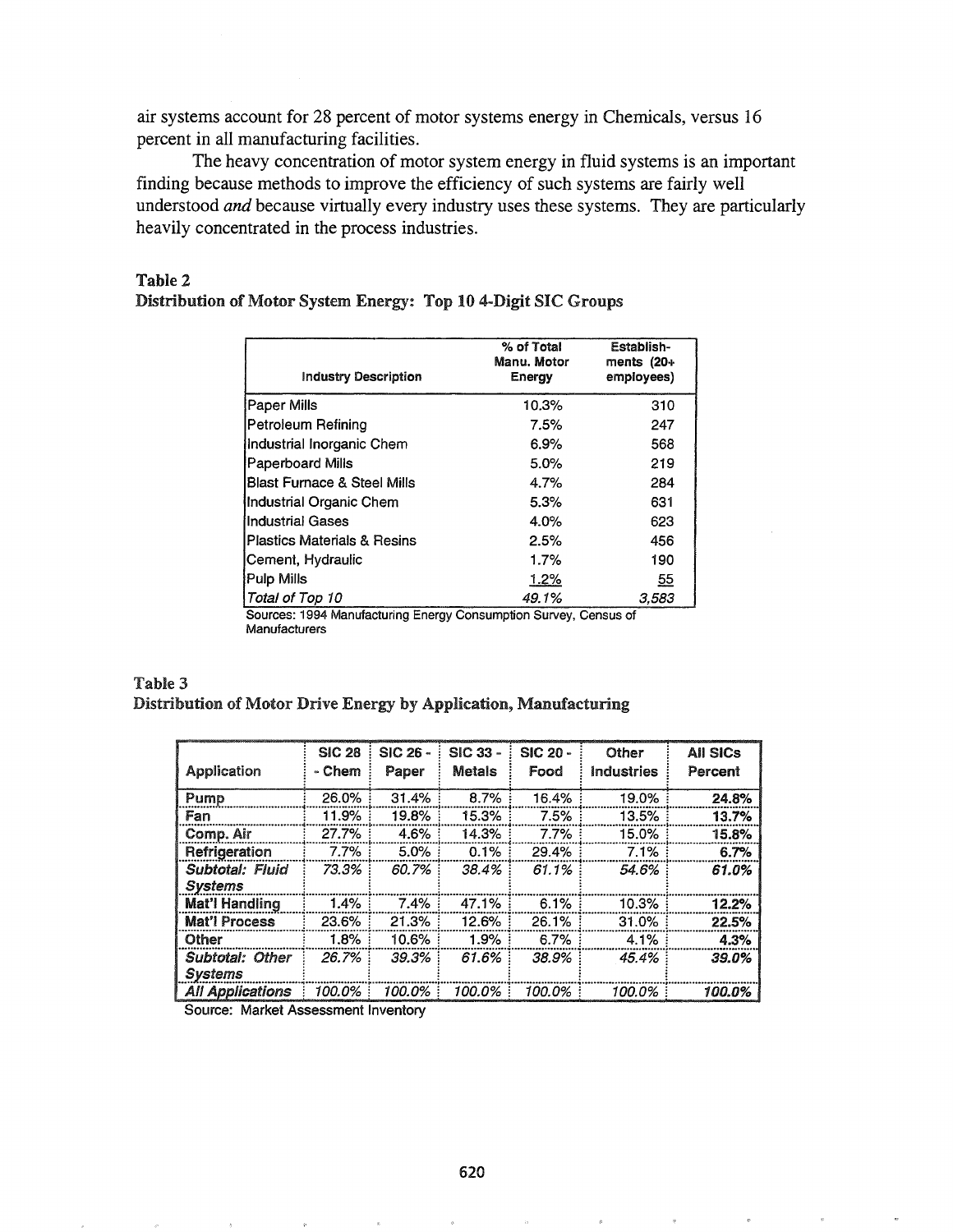Saturation of energy efficiency measures. Saturation of the most common motor system efficiency technologies -- energy-efficient motors and adjustable speed drives -- is relatively low. The inventory found that motors meeting EPAct standards accounted for 9.1 percent of all motors currently in use, with the highest concentration (25.5 percent) in the 101 - 200 horsepower range. EPAct compliant motors use 18.7 percent of total motor systems energy in manufacturing.

The inventory found that 9 percent of all observed motor systems, accounting for 4 percent of all motor system energy were equipped with adjustable speed drives. Over 90 percent of the ASD-equipped motor systems were of 20 horsepower or less. In this size range, it is more likely that the ASD was installed primarily to increase control over the production process rather than to save energy. Based on the application of engineering screening criteria for the application of ASDs, we estimate that motors representing 18 to 25 percent of total manufacturing motor systems energy could be costeffectively equipped with ASDs.

Distribution of motors by part load. At part loads of 50 percent or below, motor operating efficiency drops off precipitously. The problem can be addressed by replacing the motor with one sized more appropriately to the load. Based on instantaneous load measurements of nearly 2,000 motors operating under reportedly normal conditions, we found that 44 percent were operating at part loads below their efficient operating range. For pump, fan, and other fluid systems, low part loads may indicate that the entire system is operating at far below its optimal efficiency.

## Key Findings: Potential Energy Savings in Motor Systems

#### Savings Estimation Methods

Estimates of energy savings associated with upgrading motor efficiency were developed directly from on-site observations, using calculation methods embedded in the MotorMaster+ software.. We estimated potential energy savings for motor efficiency upgrades and correction of motor oversizing by applying standard engineering formulae to estimates of energy usage of the motor systems to which the measures would most likely apply.

To estimate "system level savings" we developed and implemented the following three-step process.

- @ *Estimate total energy usage by major application..* We used the results of the inventory to estimate energy use by major application category: pumps, fans, air compressors, and other process systems.
- @ *Compile expert opinion and case studies on measure applicability and savings*  $fractions$ . XENERGY solicited the opinions of industry experts – primarily consulting engineers, manufacturers' technical staff, and industry association representatives - regarding the percentage of systems to which various measures in the major application categories could be cost-effectively applied. We also solicited their opinion on the average savings these measures could achieve, in terms of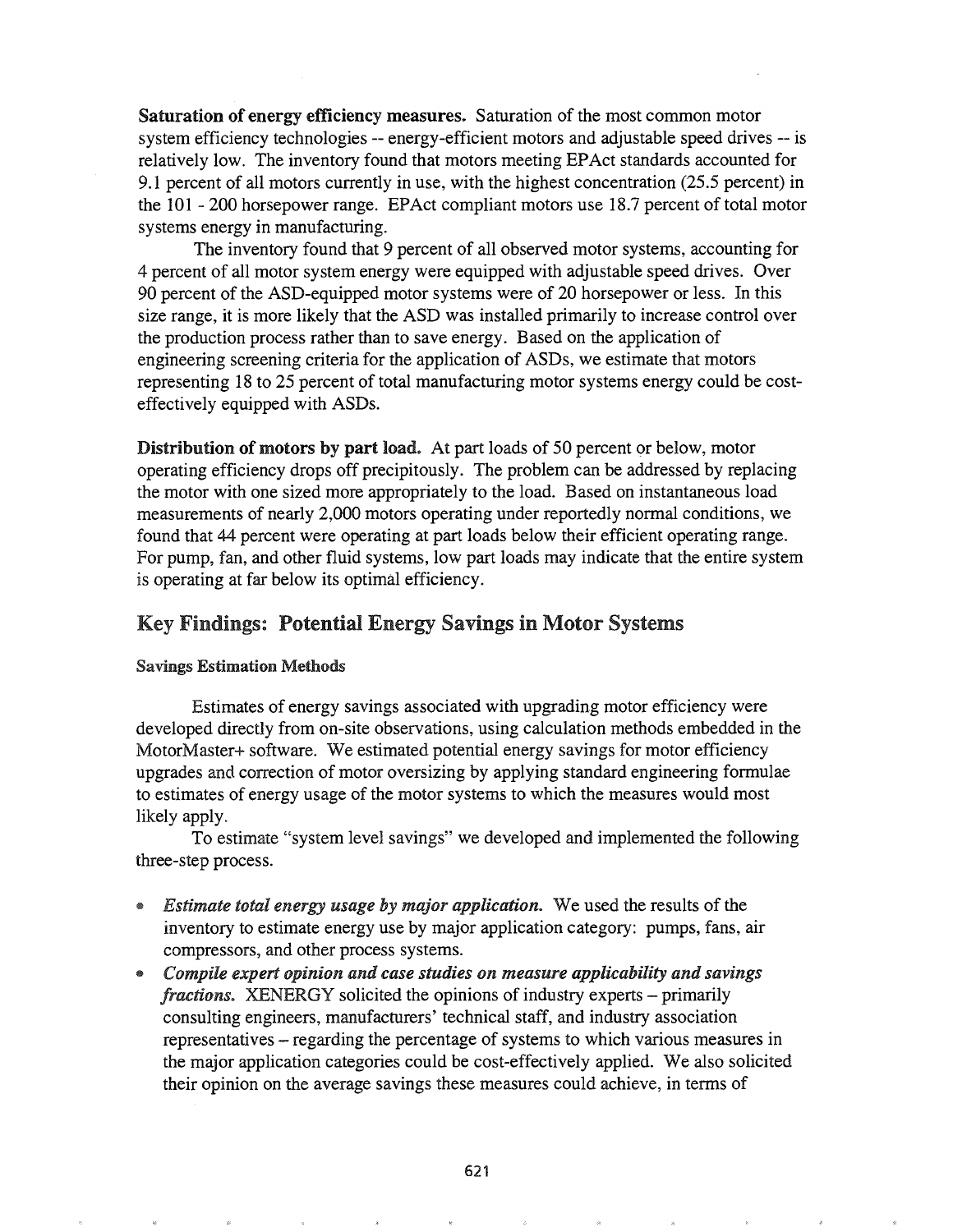percentage of initial system energy use. We gathered similar information from case studies and other documents. Using this information, we formulated high, low and midrange estimates of potential savings for each principal measure type within the major motor system application categories.

*Calculate high, low, and midrange savings estimates.* **The savings estimates were** calculated by applying the following formula:

#### *Applicability (High,Midrange,*Low) *X Average Savings Fraction x System Energy*

Because the motor systems grouped under "Other Process Systems" are so diverse, we did not feel it would be appropriate to apply to them the savings estimation process described above. Rather, we applied the method for speed control measures alone. Thus, the potential savings for this category is likely to be somewhat underestimated. Throughout this analysis, we used a three year simple payback as the economic threshold for estimating applicability factors. These savings estimates can be understood as the economic potential for motor system efficiency improvements in existing industrial facilities.

#### Findings

Aggregate potential savings. Potential industrial motor system energy savings using mature, proven, cost-effective technologies range from 11 percent to 18 percent of current annual usage or 62 to 104 billion kWh per year, in the manufacturing sector alone. Potential savings in the non-manufacturing industries are estimated at an additional 14 billion kWh. The potential motor system energy savings for all industries translate into reductions in energy costs up to \$5.8 billion. Realization of these savings would reduce carbon equivalent emissions by up to 29.5 million metric tons per year.

Concentration of savings in fluid system improvements. Improvements to the major fluid systems - pumps, fans, and air compressors - represent up to 62 percent of potential savings. This estimate does not include savings associated with improving the efficiency of the motors driving these systems. The technical aspects of optimizing pump, fan, and air compressor systems are well understood (if not widely implemented).

For specific facilities and systems, potential savings far exceed the industry average. Motor Challenge has documented major cost-effective projects which have reduced energy consumption at the motor system level by an average of 33 percent, and by as much as 59 percent.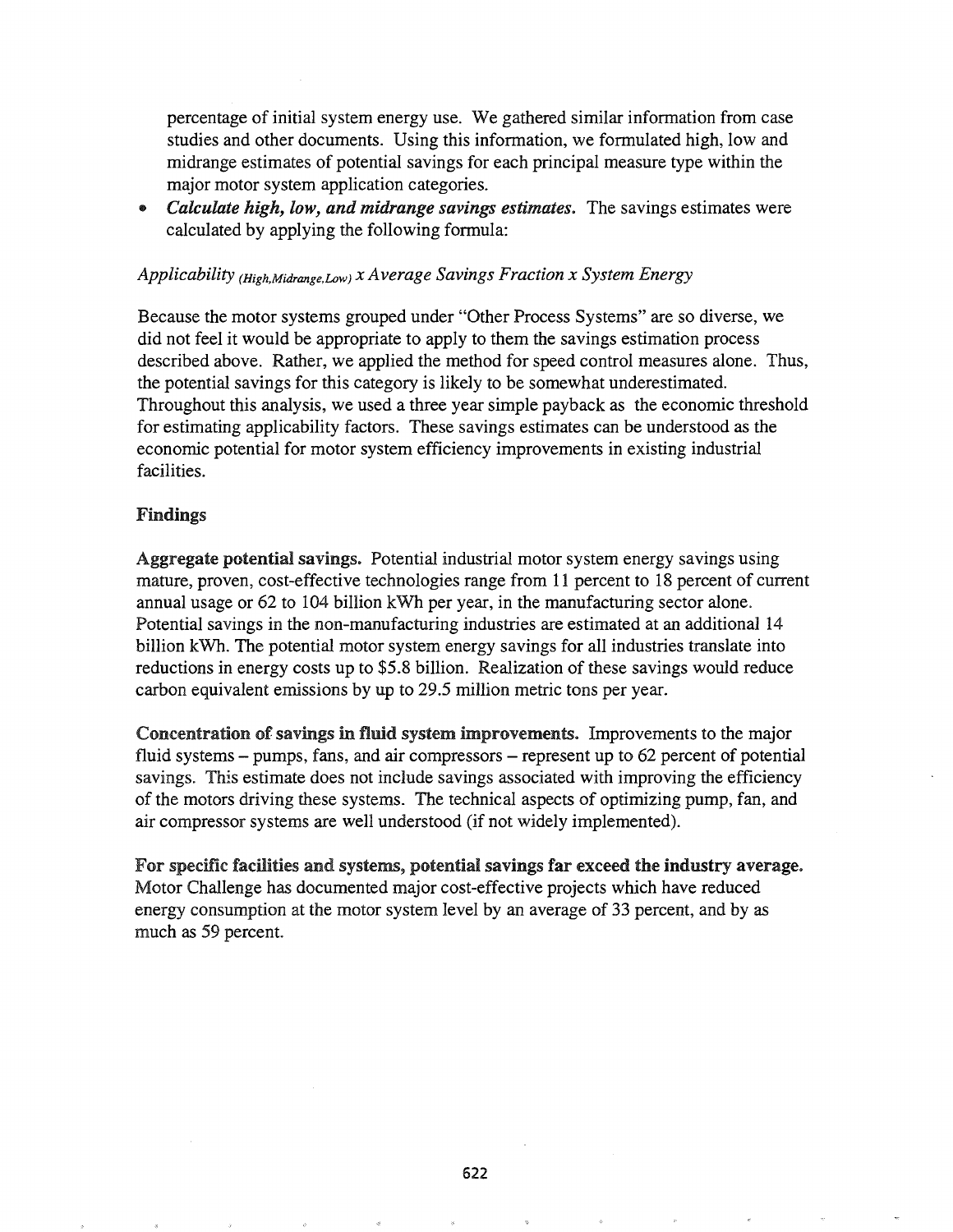### Table 4 Estimated Potential Motor System Energy Savings by Type of System and Measure

|                                                     | <b>Potential Energy Savings (GWH/Yr)</b> |          |         | As % of                               |  |
|-----------------------------------------------------|------------------------------------------|----------|---------|---------------------------------------|--|
| Measure                                             | Low                                      | Midrange | High    | <b>Total Motor</b><br><b>GWH/Year</b> |  |
| <b>Motor Efficiency Upgrades</b>                    |                                          |          |         |                                       |  |
| Upgrade all integral AC motors to EPAct Levels      |                                          | 13,043   |         | 2.3%                                  |  |
| Upgrade all integral AC motors to CEE Levels        |                                          | 6.756    |         | 1.2%                                  |  |
| <b>Improve Rewind Practices</b>                     |                                          | 4,778    |         | 0.8%                                  |  |
| <b>Total Motor Efficiency Upgrades</b>              |                                          | 24,577   |         | 4.3%                                  |  |
| <b>Systems Level Efficiency Measures</b>            |                                          |          |         |                                       |  |
| Correct motor oversizing                            | 6.786                                    | 6.786    | 6,786   | 1.2%                                  |  |
| Pump Systems: System Efficiency Improvements        | 8,975                                    | 13,698   | 19,106  | 2.4%                                  |  |
| Pump Systems: Speed Controls                        | 6,421                                    | 14.982   | 19,263  | 2.6%                                  |  |
| Pump Systems: Total                                 | 15,396                                   | 28,681   | 38,369  | 5.0%                                  |  |
| Fan Systems: System Efficiency Improvements         | 1.378                                    | 2,755    | 3,897   | 0.5%                                  |  |
| Fan Systems: Speed Controls                         | 787                                      | 1,575    | 2,362   | 0.3%                                  |  |
| Fan Systems: Total                                  | 2,165                                    | 4,330    | 6,259   | 0.8%                                  |  |
| Compressed air systems: System Eff.<br>Improvements | 8,559                                    | 13.248   | 16,343  | 2.3%                                  |  |
| Compressed air systems: Speed Controls              | 1.366                                    | 2,276    | 3.642   | 0.4%                                  |  |
| Compressed air systems: Total                       | 9,924                                    | 15,524   | 19,985  | 2.7%                                  |  |
| Specialized systems: Total                          | 2,630                                    | 5,259    | 7,889   | 0.9%                                  |  |
| <b>Total System Improvements</b>                    | 36,901                                   | 60,579   | 79,288  | 10.5%                                 |  |
| <b>Total Potential Savings</b>                      | 61,478                                   | 85,157   | 103,865 | 14.8%                                 |  |

Distribution of potential savings by type of measure. Table 4 shows how potential savings are distributed among different kinds of measures and end uses in manufacturing only. Potential efficiency improvements in non-manufacturing facilities add another 14 billion kWh in annual savings. The savings in the major groups of measures are additive. The term "CEE Efficiency Levels" refers to a set of motor efficiency standards proposed by the Consortium for Energy Efficiency which are somewhat higher than the standards recently promulgated by the Federal government. Nearly two-thirds of all potential savings derive from system improvements, such as the substitution of adjustable speed drives for throttling valves or by-pass loops in pumping systems or fixing leaks in compressed air systems. Improvements to the major industrial fluid systems - pumps, fans, and air compressors – present between 45 and 62 percent of the total savings opportunities, taking into account low and high estimates.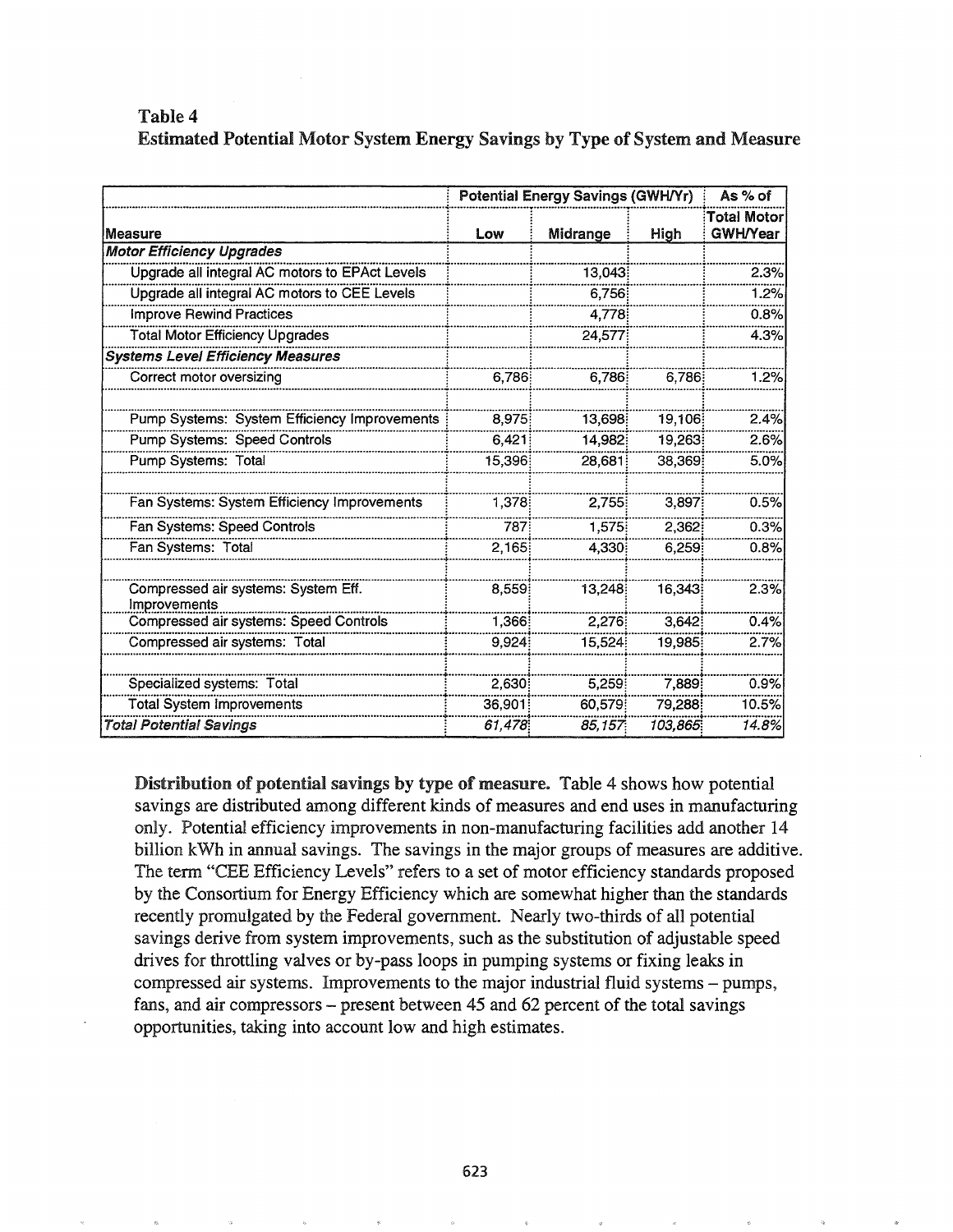Patterns of potential savings across industries. Table 5 shows potential motor systems energy savings by application for each two-digit SIC group. The bolded cells indicate measure groups with particularly high concentrations of potential savings. These 23 SIC/measure groups (out of 126) account for 70 percent of all potential savings. These findings suggest the need to concentrate efforts to assist end-users in saving energy on those industries and end-uses with the highest potential.

Potential savings by application and motor size. The MAI found that each industry has a characteristic map of motor system energy savings potential that mirrors closely the map of motor system energy consumption Figure shows that potential savings opportunities cluster in the application/horsepower groups with the greatest amounts of energy in the Paper and Allied Products industry. Most of the savings in the paper industry are concentrated in improvements to pump systems. The concentration of many of the savings opportunities in systems driven by large motors suggests that their implementation will require considerable planning and capital outlay.



**Figure 1 Energy Savings Opportunities in the Paper Industry**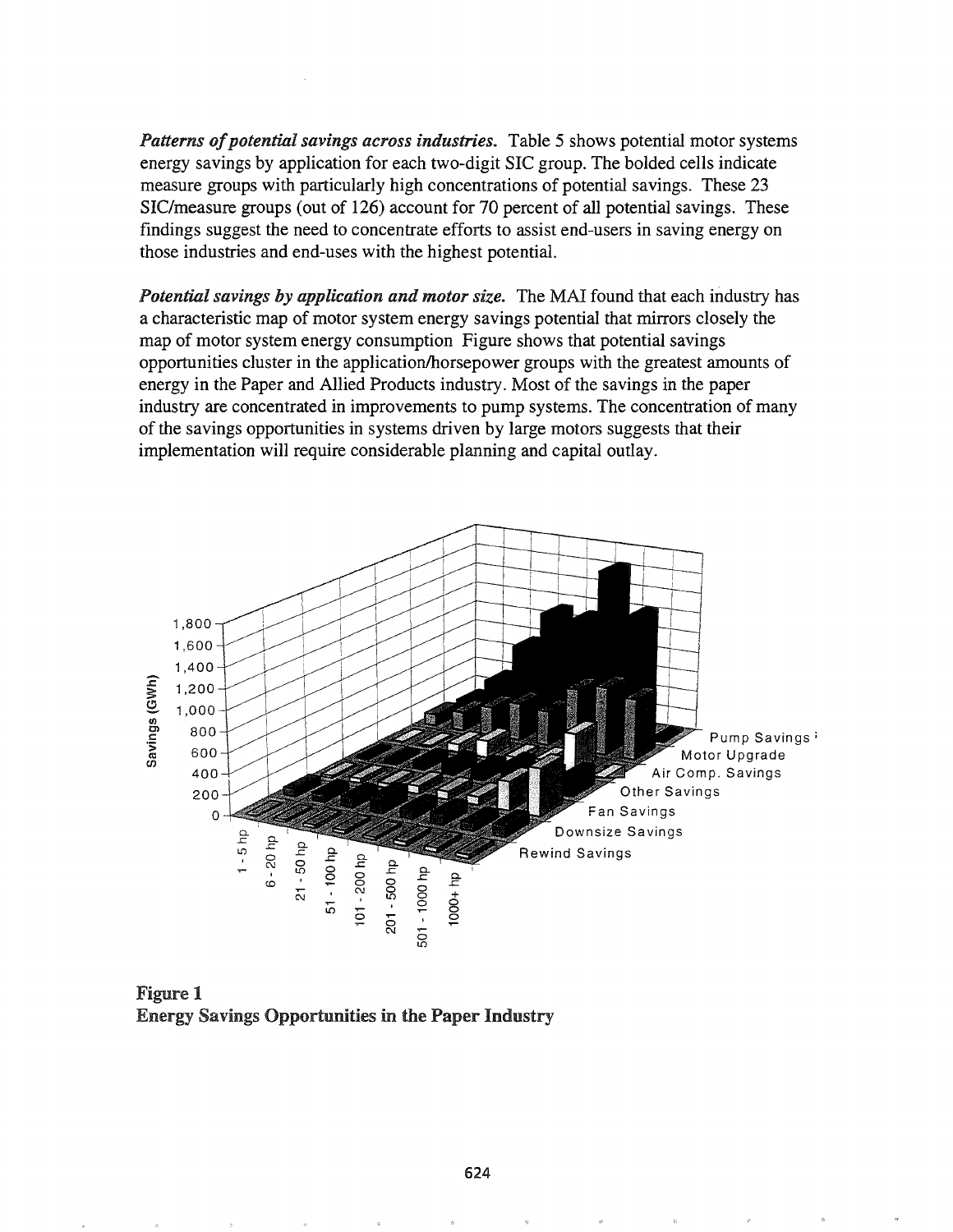# Key Findings: Motor System Purchase and Maintenance Practices

In addition to the motor inventory, facilities were surveyed on their motor system purchase and maintenance practices. The following paragraphs summarize key findings on customers' awareness and implementation of the elements of best practice. Percentages reflect weighting of Practice Inventory results to the population.

Most motor purchase decisions are made at the plant level. Even among multi-site organizations; 91 percent reported that all motor purchase decisions were made at the plant level.

#### Table 5

|            |                                             | <b>Estimated Potential Energy Savings: GWH/Yr</b> |                       |                            |                               |                  |  |
|------------|---------------------------------------------|---------------------------------------------------|-----------------------|----------------------------|-------------------------------|------------------|--|
| <b>SIC</b> | <b>Industry Category</b>                    | Fan System:                                       | Pump<br><b>System</b> | Compressed:<br>Air Systems | Other Proc.<br><b>Systems</b> | Motor<br>Upgrade |  |
| 20         | Food and Kindred Prod.                      | 157 <sup>3</sup>                                  | 1,250                 | 494                        | 517 <sup>3</sup>              | 1,376            |  |
| 21         | <b>Tobacco Products</b>                     |                                                   |                       |                            |                               |                  |  |
| 22         | <b>Textile Mill Products</b>                | 170                                               | 593                   | 408                        | $166^{\frac{1}{2}}$           | 743              |  |
| 23         | Apparel & Other Textile Prod.               |                                                   |                       | 68:                        | 15 <sub>i</sub>               | 47               |  |
| 24         | <b>Lumber and Wood Prod.</b>                | 153                                               | 243                   | 324                        | 341                           | 432              |  |
| 125        | <b>Furniture and Fixtures</b>               | 87                                                | 5                     | 78.                        | 33 <sub>i</sub>               | 173              |  |
| 126        | Paper and Allied Prod.                      | 1.082                                             | 6,293                 | 773                        | 881                           | 3,197            |  |
| 127        | <b>Printing and Publishing</b>              | $52^{\frac{1}{2}}$                                | 17:                   | 74:                        | 90i                           | 305              |  |
| l28        | <b>Chemicals and Allied Prods.</b>          | 942:                                              | 7,556                 | 6,813                      | 994:                          | 4,219            |  |
| l29        | Petroleum and Coal Prod.                    | 271                                               | 6,159                 | 1,352                      | 169.                          | 1,736            |  |
| l30        | <b>Rubber and Misc. Plastics Prod.</b>      | 113:                                              | 1,851                 | 813                        | 411                           | 1,498            |  |
| 131        | Leather and Leather Prod.                   | 27 <sub>3</sub>                                   | 0:                    | Οi                         | 0                             | 22               |  |
| 32         | <b>Stone, Clay, and Glass Products</b>      | 31                                                | 18:                   | 96:                        | 20 <sup>3</sup>               | 117              |  |
| 133        | <b>Primary Metal Industries</b>             | 738                                               | 1,537                 | 2,150                      | 1.085                         | 3,199            |  |
| 134        | <b>Fabricated Metal Prod.</b>               | 34.                                               | 181:                  | 303:                       | 80                            | 298              |  |
| 135        | Industrial Machinery and Equip.             | 28.                                               | 195:                  | 200 <sub>1</sub>           | 94                            | 368              |  |
| 136        | <b>Electronic and Other Electric Equip.</b> | 18 <sup>3</sup>                                   | 1,554                 | 513:                       | 43                            | 609              |  |
| 137        | Transportation Equip.                       | 353                                               | 1,109                 | 941                        | 242:                          | 1,195            |  |
| 138        | Instruments and Related Prod.               | 71                                                | 119 <sup>3</sup>      | 123:                       | 78                            | 263              |  |
| 139        | Misc. Manufacturing Industries              |                                                   |                       |                            |                               |                  |  |
|            | <b>All Industry Groups</b>                  | 4,330                                             | 28.681                | 15,524                     | 5.259                         | 19,799           |  |

#### Potential Savings by SIC and Application

Awareness of the availability of energy efficient motors and understanding of their performance advantages is low. Only 19 percent of respondents reported being aware of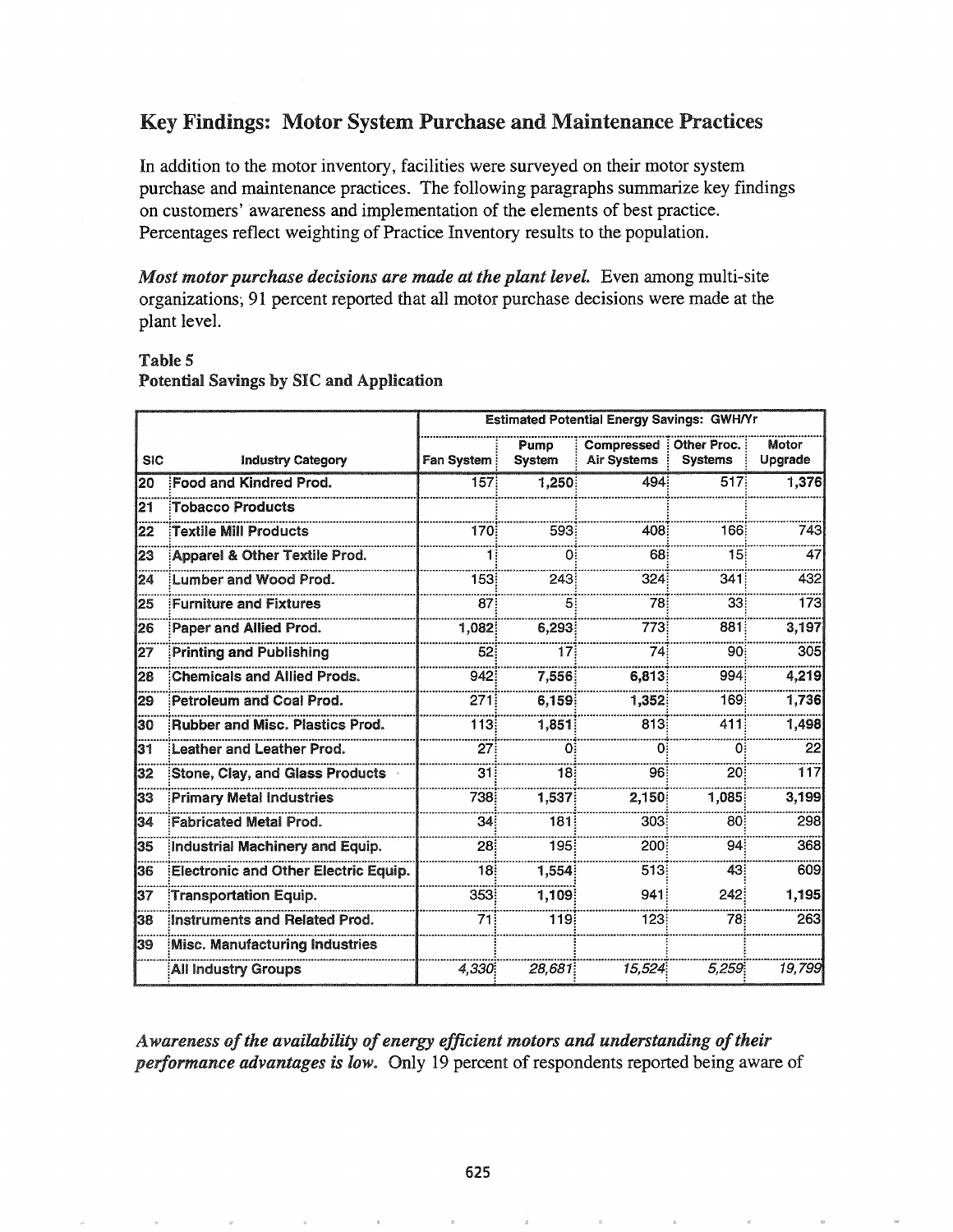"premium efficiency" motors, the common marketing designation for motors that met Energy Policy Act standards prior to their promulgation in October 1997.

*Only* 22 *percent* of *customers surveyed reported that they had purchased any efficient motors in the past year,.. Among all customers surveyed, the average reported percentage ofefficient motors purchased in the past year was* 12 percent~ According to the Bureau of the Census *Current Industrial Reports,* efficient motors constituted 15 percent of all 1 - 200 horsepower units shipped domestically in 1996. Thus we believe that customer reporting on this topic was fairly accurate.

*Industrial customers' decision-making process regarding rewind versus replacement of failed motors is a major leverage pointfor improving the ''fleet efficiency" ofthe electric motor inventory.* MAl respondents were asked to report the percentage of motors they rewind in each horsepower category. The results from these questions are shown in Table 6. Not surprisingly, the percentage of motors rewound upon failure increases with size. This is largely because the difference in cost between purchasing a replacement motor and rewinding the failed unit increases with size.

### Table 6 Percentage of Motors Rewound By Horsepower Category and Company Size

|               | <b>Company Size</b> |           |        |        |       |       |
|---------------|---------------------|-----------|--------|--------|-------|-------|
|               | Large               | Med/Large | Medium | Sm/Med | Small | Total |
| 1 - 5 hp      | 19%                 | 20%       | 16%    | 19%    | 23%   | 20%   |
| $6 - 20$ hp   | 62%                 | 62%       | 55%    | 50%    | 68%   | 61%   |
| 21 - 50 hp    | 84%                 | 80%       | 83%    | 79%    | 79%   | 81%   |
| , 50 - 100 hp | 90%                 | 90%       | 86%    | 87%    | 94%   | 90%   |
| 101 - 200 hp  | 94%                 | 89%       | 93%    | 85%    | 97%   | 91%   |

Respondents to the Practices Inventory reported that they rewound a given motor three times, on average. Larger motors tend to be rewound more often than smaller ones. Given the increases in motor efficiency since the implementation of EPAct standards in 1997, and the fact that many rewind jobs lead to losses in efficiency, it is clear that programs or policies to promote the decision to replace versus repair failed motors will increase overall motor system efficiency. Unfortunately, only 12 percent of respondents identified operating costs as a consideration in the rewind versus replace decision, compared to 67 percent who mentioned the price difference between replacement and rewinding.

*Industrial customers mostfrequently refer to the size ofthe failed, existing motor in determining the size of replacement motors.* Instantaneous load measurements conducted as part of the Motor Systems Inventory found that over 40 percent of motors in use were operating at less than 40 percent part load. These findings suggested that the practice of oversizing motors was widespread. Customers' responses to criteria used to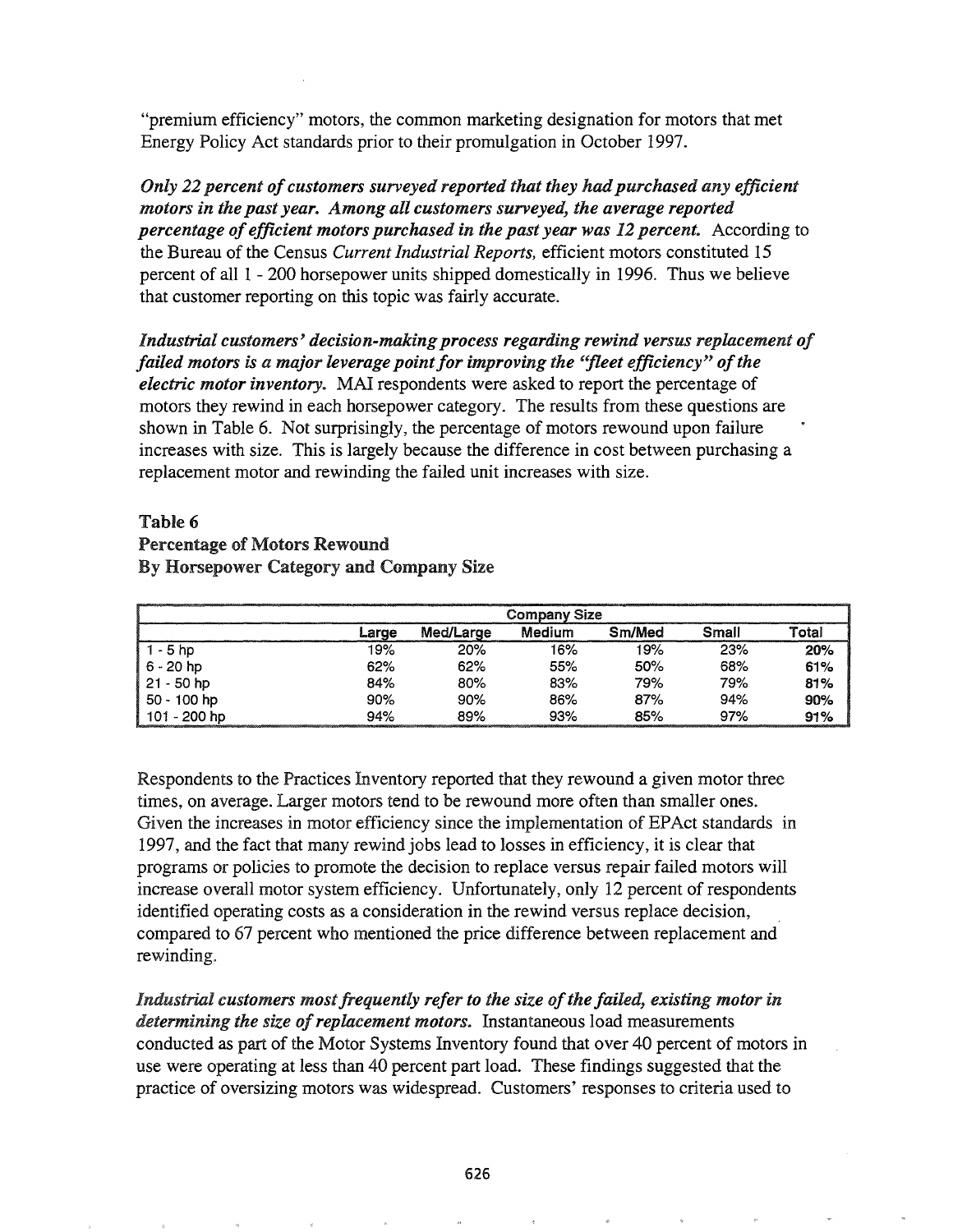select the size of replacement motors was consistent with this finding. Inventory respondents reported using the size of the motor being replaced most often as the criterion for selecting the size of new motors. Twenty-nine percent reported using this criterion exclusively. This practice would tend to perpetuate any oversizing in the selection of the original motor.

*Except* in the *largest* facilities, the level of knowledge and *implementation* of systematic *approaches to motorsystems energy efficiency is low.* Although the engineering and industrial management community, with the support of Motor Challenge, has elaborated a set of best practices for motor systems design, purchase, and management, few companies are aware of these practices and fewer still have adopted them. The savings analysis demonstrated that significant energy savings opportunities exist in fluid systems. The practices survey supports this in that 24 percent of the population reported they had not performed any improvements in their fluid systems. The results are most pronounced for compressors, where 52 percent of facilities have not undertaken any improvements. Details of improvements done for each of the fluid systems are shown in Table 7.

#### Conclusions

The *U.* S. *Industrial Electric Motor Market Opportunities Assessment* was designed to characterize and quantify electric motor use and opportunities for related energy savings among U. S. Manufacturers. In so doing, it brought into sharp relief the opportunities and challenges that face business and government organizations interested in improving motor system -- as well as overall production – efficiency.

Achieving component-level efficiency. Most motor efficiency upgrades can be achieved fairly easily by selecting the most efficient available motor for the application at hand at the time of new purchase or replacement of failed motors. In particular, the economics of replacing versus rewinding motors can be quite compelling. Widespread adoption of efficient purchase practices appears to face a number of major barriers associated with lack of customer understanding of the costs and potential benefits of such policies. Moreover, motor dealers who also provide rewind services may also be reluctant to "sell against" their rewind services, which provide much higher gross margins per unit than sales of new equipment.

Achieving system-level efficiency. System efficiency measures offer the greatest potential for large and cost-effective energy savings. However, they often require a significant amount of effort on the part of industrial end users and their vendors to identify, design, implement and maintain. Even the largest customers face barriers of limits on the engineering and maintenance staff time needed to measure and analyze system operation in advance of developing system-level improvements. In most industries, energy is a small component of total production costs. Thus it is difficult to obtain management support for dedicating resources to motor system improvement projects. On the supply side of the market, relatively few consultants and vendors